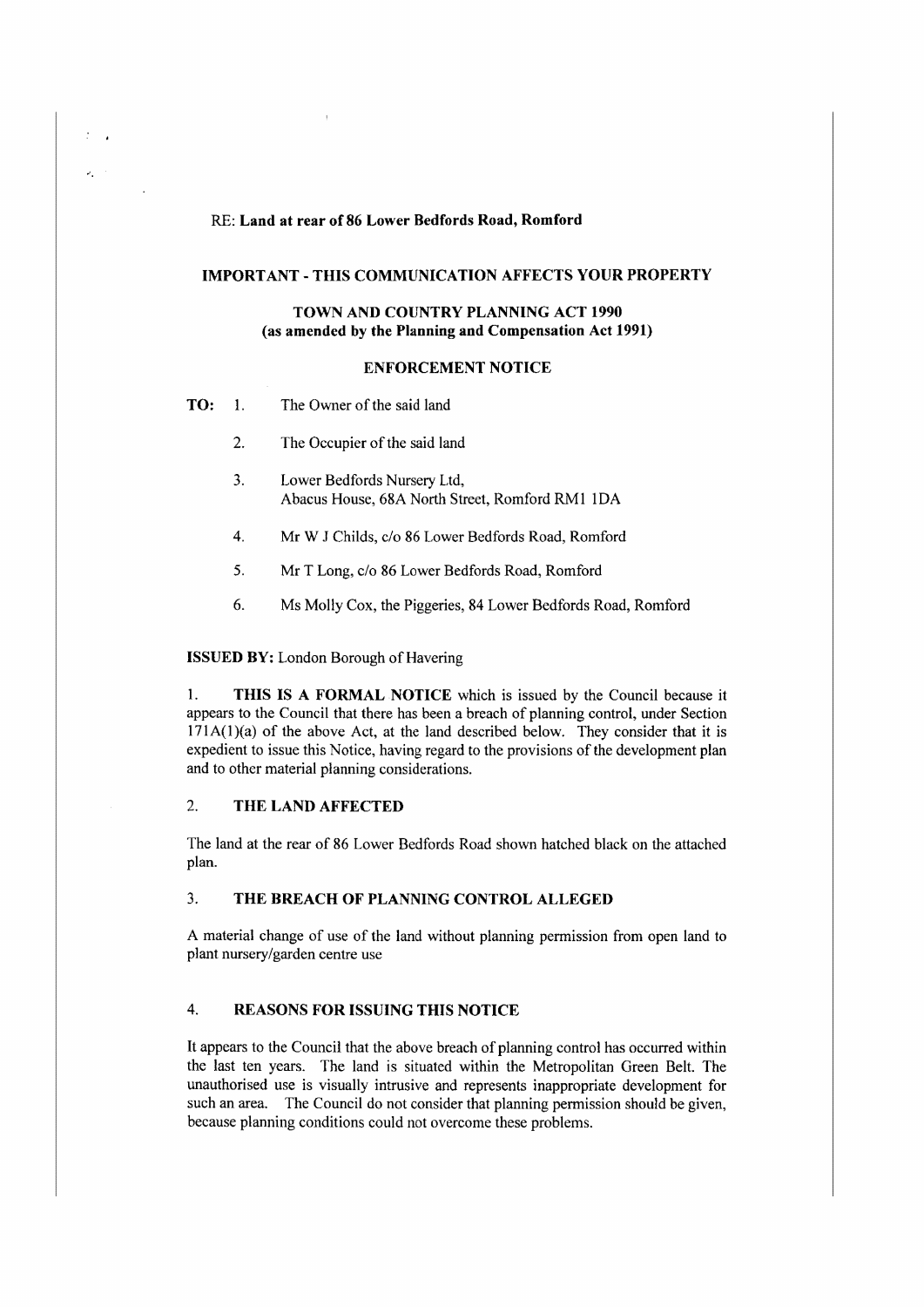In making its decision to issue this Notice the Council considered that the unauthorised usc is contrary to the following policies of the Havering Unitary Development Plan: policies GRB2 (Green Belt) and GRB12 (Expansion of Garden Centres)

## 5. **WHAT YOU ARE REQUIRED TO DO**

(i) Stop using the land for plant nursery/garden centre use

Time for compliance: 3 months from the effective date of this notice.

(ii) Remove from the land all goods, plants, materials, pallets, packaging, hardcore, ballast, waste, equipment, machinery and installations brought onto the land for the purpose of the nursery use and hardstandings constructed for the nursery use

Time for compliance: 3 months from the effective date of this notice

# 6. **WHEN THIS NOTICE TAKES EFFECT**

This Notice takes effect on 25<sup>th</sup> July 2003, unless an appeal is made against it beforehand

Dated: 10<sup>th</sup> June 2003

beforenand<br>Dated: 10<sup>th</sup> June 2003<br>Signed: Authorised Of:

Authorised Officer

on behalf of London Borough of Havering Town Hall Main Road Romford RM1 3BD

#### **YOUR RIGHT OF APPEAL**

You can appeal against this Enforcement Notice to the Secretary of State by the 25<sup>th</sup> July 2003. Further details are given in the attached explanatory note.

### **WHAT HAPPENS** IF **YOU DO NOT APPEAL**

If you do not appeal against this Enforcement Notice, it will take effect on  $25<sup>th</sup>$  July 2003 and you must then ensure that the required steps for complying with it, for which you may be held responsible, are taken within the period specified in the Notice.

## **FAILURE TO COMPLY WITH AN ENFORCEMENT NOTICE WHICH HAS TAKEN EFFECT CAN RESULT IN PROSECUTION AND/OR REMEDIAL ACTION BY THE COUNCIL.**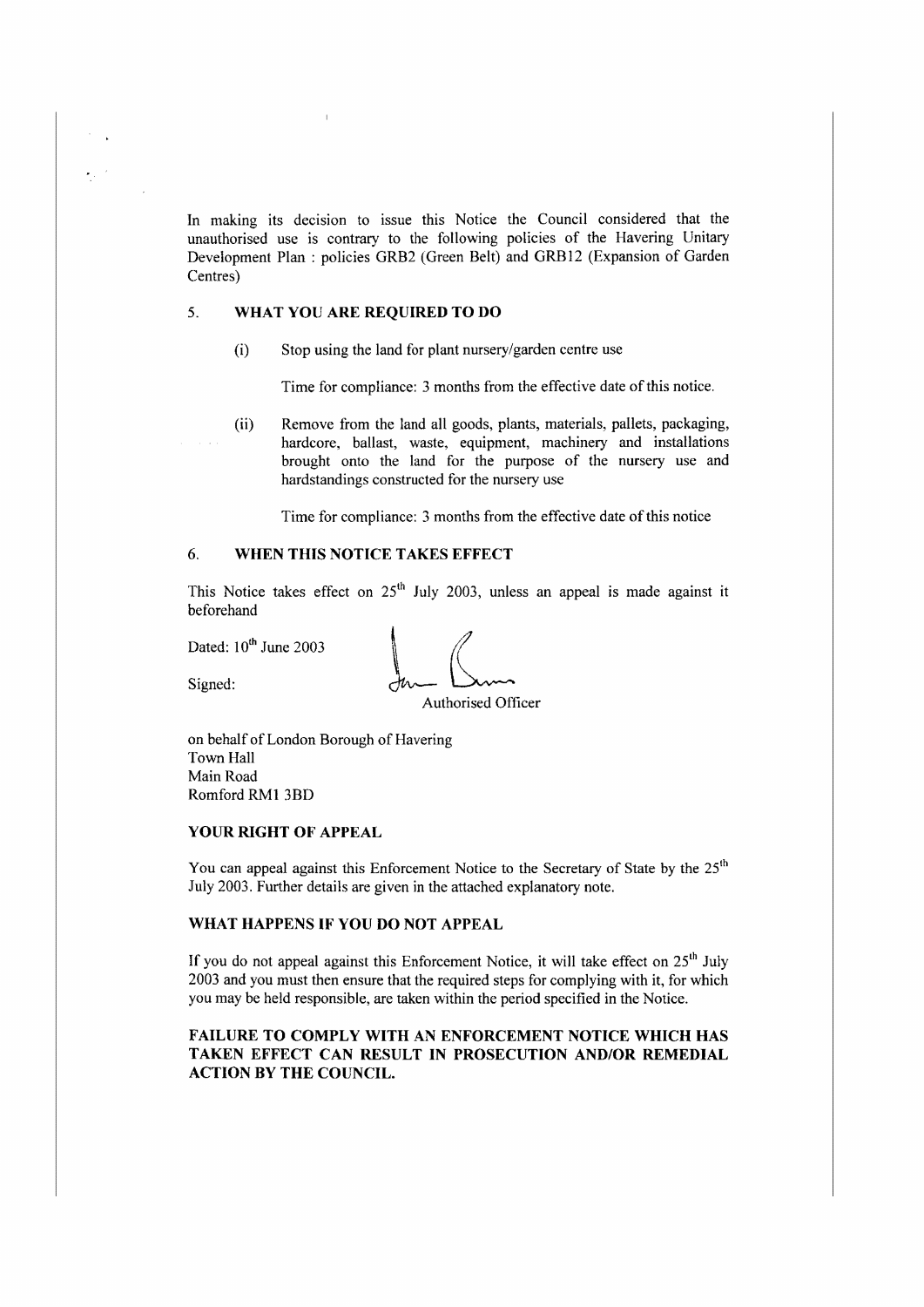

Reproduced from the Ordn $\varphi$  pce Survey mapping with the permission  $\varphi$  {the Controller of Her Majesty's Stationerr.\_\_,ffice (c) Crown copyright. Unauthorised /\)roduction infringes Crown Copyright and may lead to prosecution or civil proceedings. London Borough of Havering LA086428 2002